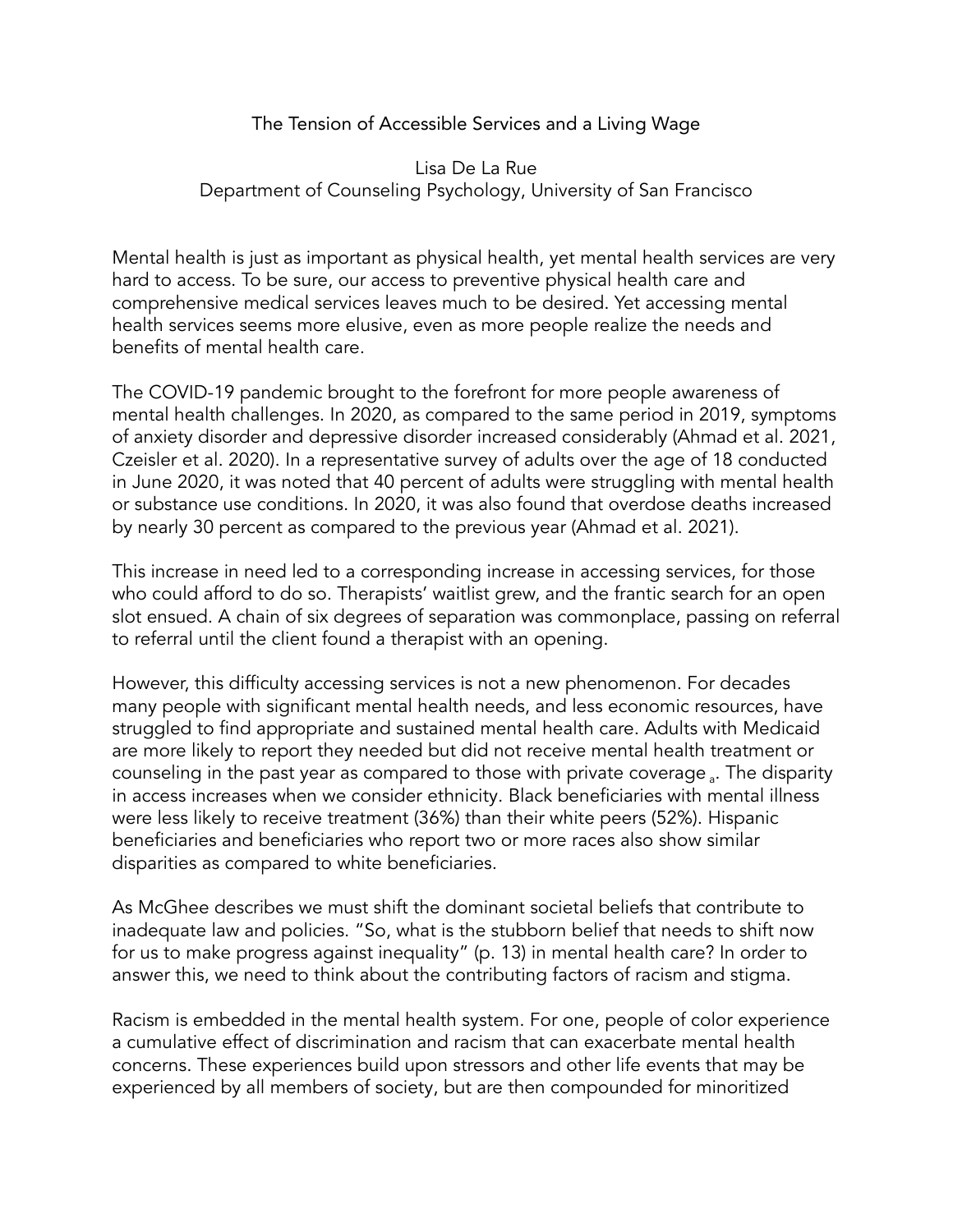groups. Additionally, racism is prevalent in the diagnosis and treatment of people of color. As compared to their white counterparts, people of color receive more severe (and frequently inaccurate) diagnosis, poorer prognosis expectations, and less responsive treatment.

This differential treatment is partly a reflection of inadequate training available for therapists, and lack of representation among therapist providers. Training programs must prepare developing therapists to understand and address the impacts of racism and oppression within their work with clients, and to be mindful of how their diagnosis and treatment may be influenced by their unconscious biases and stigmas. To meet this aim, state and national licensing and professional boards must require training that attends to issues of racism and oppression, and integrates the use of cultural humility practices across all training programs. There also needs to be dedicated resources to encourage diverse individuals to enter into the therapeutic field to increase representation.

Racism is intertwined with the stigmas we hold. As a society we have long ignored the cost of untreated mental health needs, but are quick to pass judgment on those who suffer from the consequences. As Heather McGhee describes: "at its core, it's a moral question. Ultimately, an economy—the rules we abide by and set for what's fair and who merits what—is an expression of our moral understanding" (p. 216). We have attached a stigma to the suffering of others, literally pushing people out of sight and mind when their mental health needs become inconvenient for us. We stigmatize the people who have lost their jobs, homes, community, as a result of untreated mental illness and attribute their situations to moral failures or weakness. But what if we afforded the same grace and understanding to all people who struggle with mental health concerns?

Racism and stigma have presented barriers to thinking about mental health treatment as a collective endeavor. As McGhee describes, healthcare works best when there is collective buy in, and the lack of this societal response is why our systems perform so poorly, we have resisted universal solutions. This is evident in mental health care, and reflected in a lack of fair compensation.

There is a tension for many therapists who want to provide accessible services at a lower cost, and the reality of needing to make sure they have enough money to house and feed themselves. Lower participation by therapists in Medicaid programs reflects low payment rates, where significantly lower compensation rates and other barriers in receiving payments make it infeasible for many providers to take Medicaid. A recent study found that providers are less likely to accept new patients with Medicaid than patients with other forms of insurance. The result, those with economic resources are in a place to access services, leaving those with less having very few service providers.